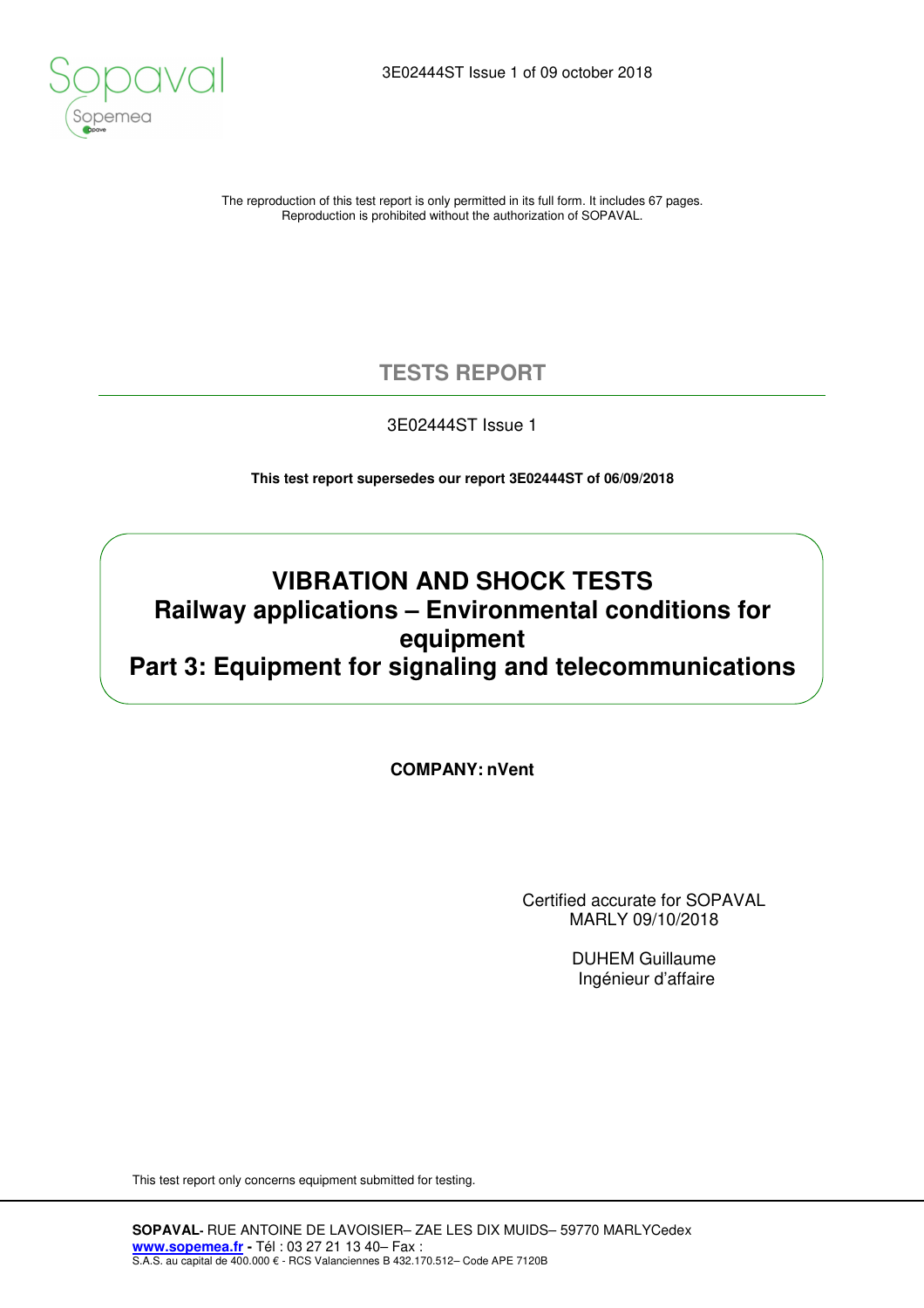

# **CONTENTS**

## Page

| 1.1              |  |
|------------------|--|
| 1.2 <sub>2</sub> |  |
| 1.3              |  |
| 1.4              |  |
|                  |  |
|                  |  |
|                  |  |
| 4.1              |  |
| 4.2              |  |
| 4.3              |  |
|                  |  |
|                  |  |
|                  |  |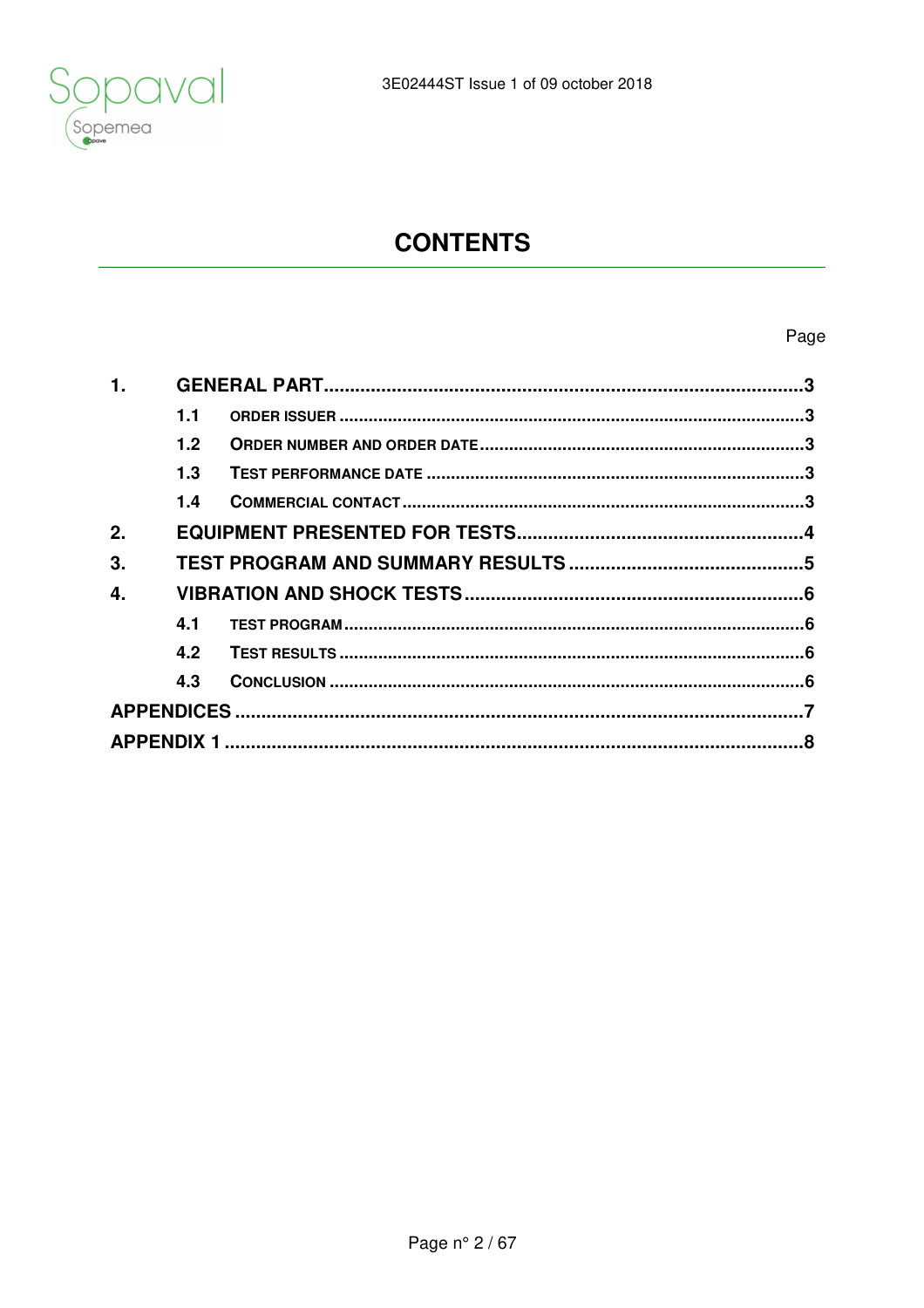

## **1. GENERAL PART**

### **1.1 ORDER ISSUER**

nVent Z.I. 4 RUE DU MARAIS 67660 BETSCHDORF

### **1.2 ORDER NUMBER AND ORDER DATE**

Reference 3E02444ST Issue 1: order No. 4502273669 of 2018-07-09

## **1.3 TEST PERFORMANCE DATE**

Tests performed from 10/08/2018 to 13/08/2018

### **1.4 COMMERCIAL CONTACT**

Your commercial contact for this affair is Sandrine MENARD Tel: 03 27 21 59 84 Email: sandrine.menarddelencre@sopaval.fr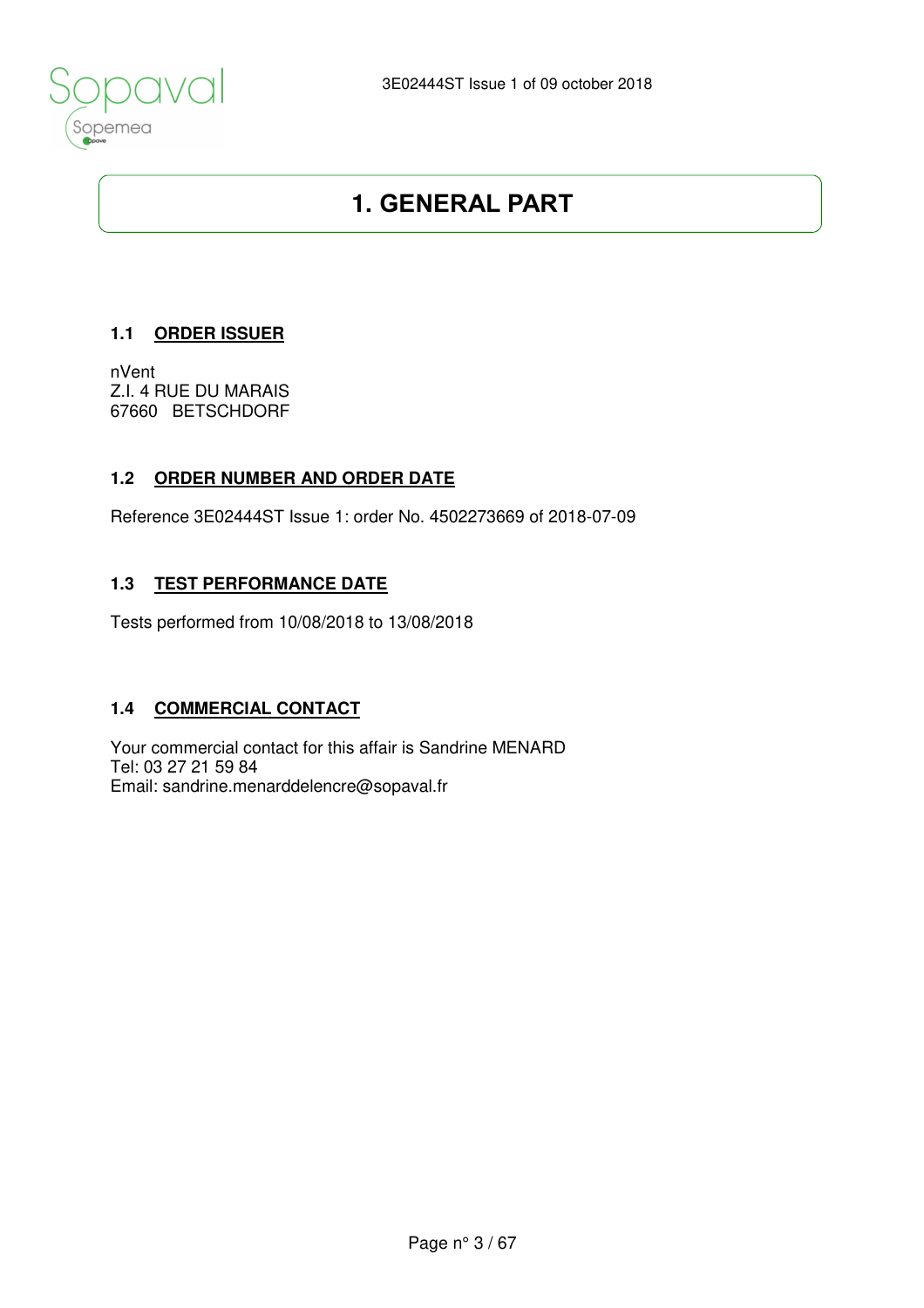

# **2. EQUIPMENT PRESENTED FOR TESTS**

| <b>DESIGNATION</b>                                     | <b>PART NUMBER</b> | <b>SERIAL NUMBER</b> |  |  |  |
|--------------------------------------------------------|--------------------|----------------------|--|--|--|
| See report in appendix 1E31741M2 Issue 1 of 04/10/2018 |                    |                      |  |  |  |

Description: Modular Bay

Manufacturer: nVent

Model: Outdoor modulaire 10149-337





## **Product description:**

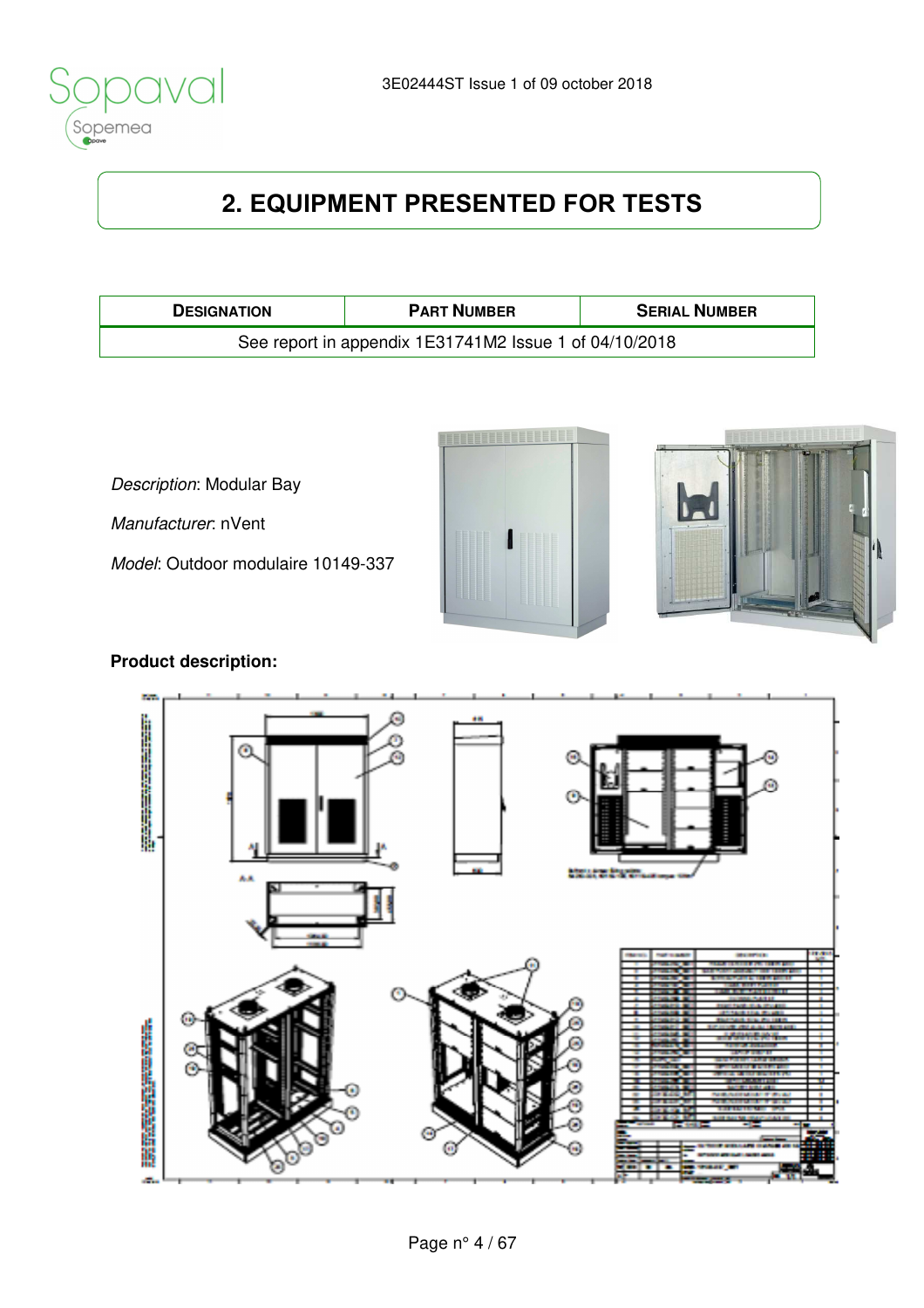

# **3. TEST PROGRAM AND SUMMARY RESULTS**

The test program, designated by the representatives of nVent, is defined in IEC 61963-3 (table 5d class 1).

| TESTS                               | <b>RESULTS</b>                                                                                                                | <b>PARAGRAPH</b> |
|-------------------------------------|-------------------------------------------------------------------------------------------------------------------------------|------------------|
| <b>Vibration and shock</b><br>tests | Tests are fully performed according to<br>prescriptions.<br>No observation on the equipment was<br>reported during the tests. | 4.3              |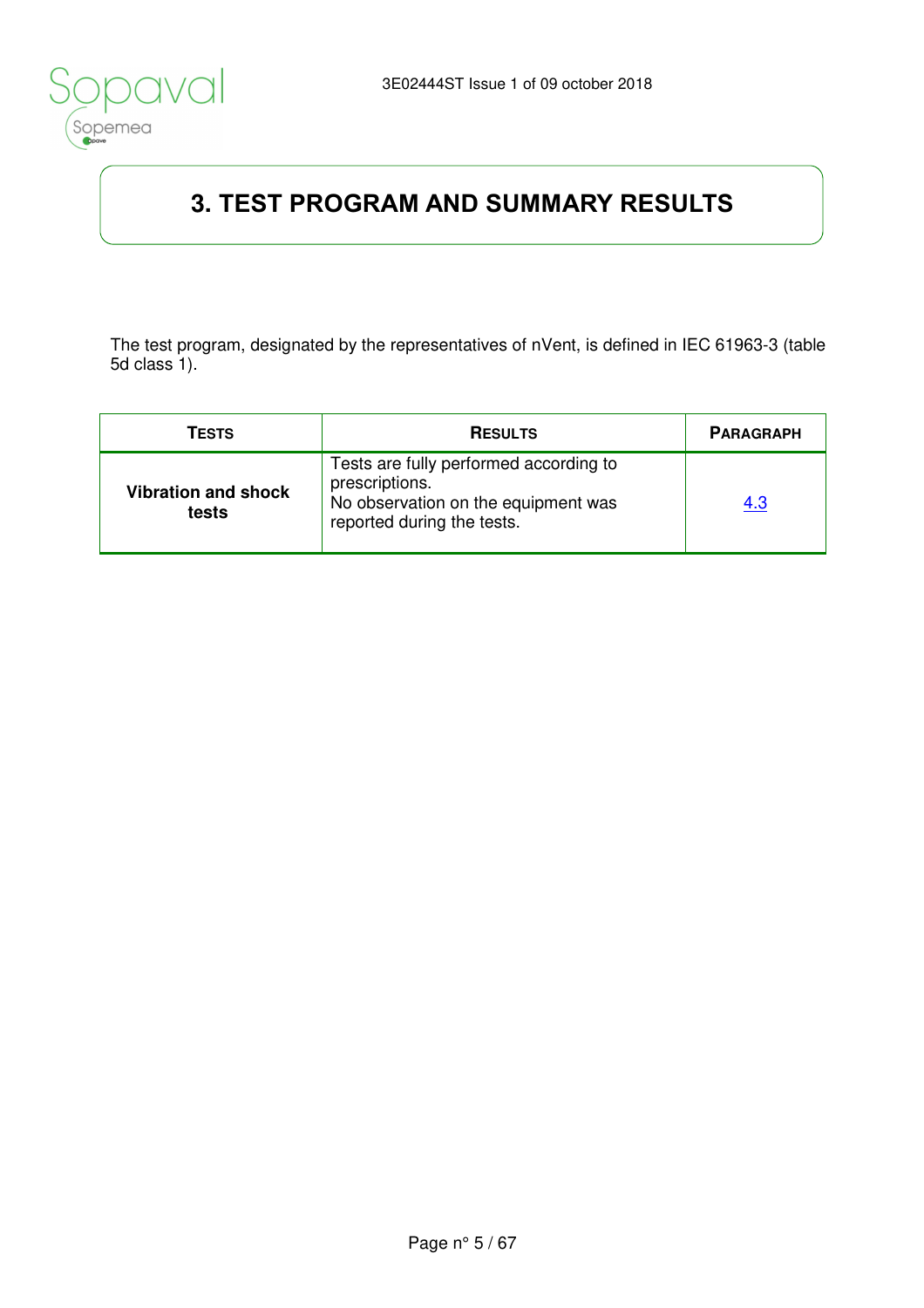

# **4. VIBRATION AND SHOCK TESTS**

### **4.1 TEST PROGRAM**

See report in appendix 1E31741M2 Issue 1 of 04/10/2018

#### **4.2 TEST RESULTS**

See report in appendix 1E31741M2 Issue 1 of 04/10/2018

#### **4.3 CONCLUSION**

#### **4.3.1. TEST PROGRAM CARRIED OUT**

Tests are fully performed according to prescriptions.

« Insérer les courbes de pilotage avec les gabarits d'essais permettant de justifier la conclusion sur le respect du programme »

 $\blacktriangledown$ 

#### **4.3.2. PERFORMANCE OF THE EQUIPMENT SUBMITTED FOR TESTING**

No observation on the equipment was reported during the tests.  $\left| \cdot \right|$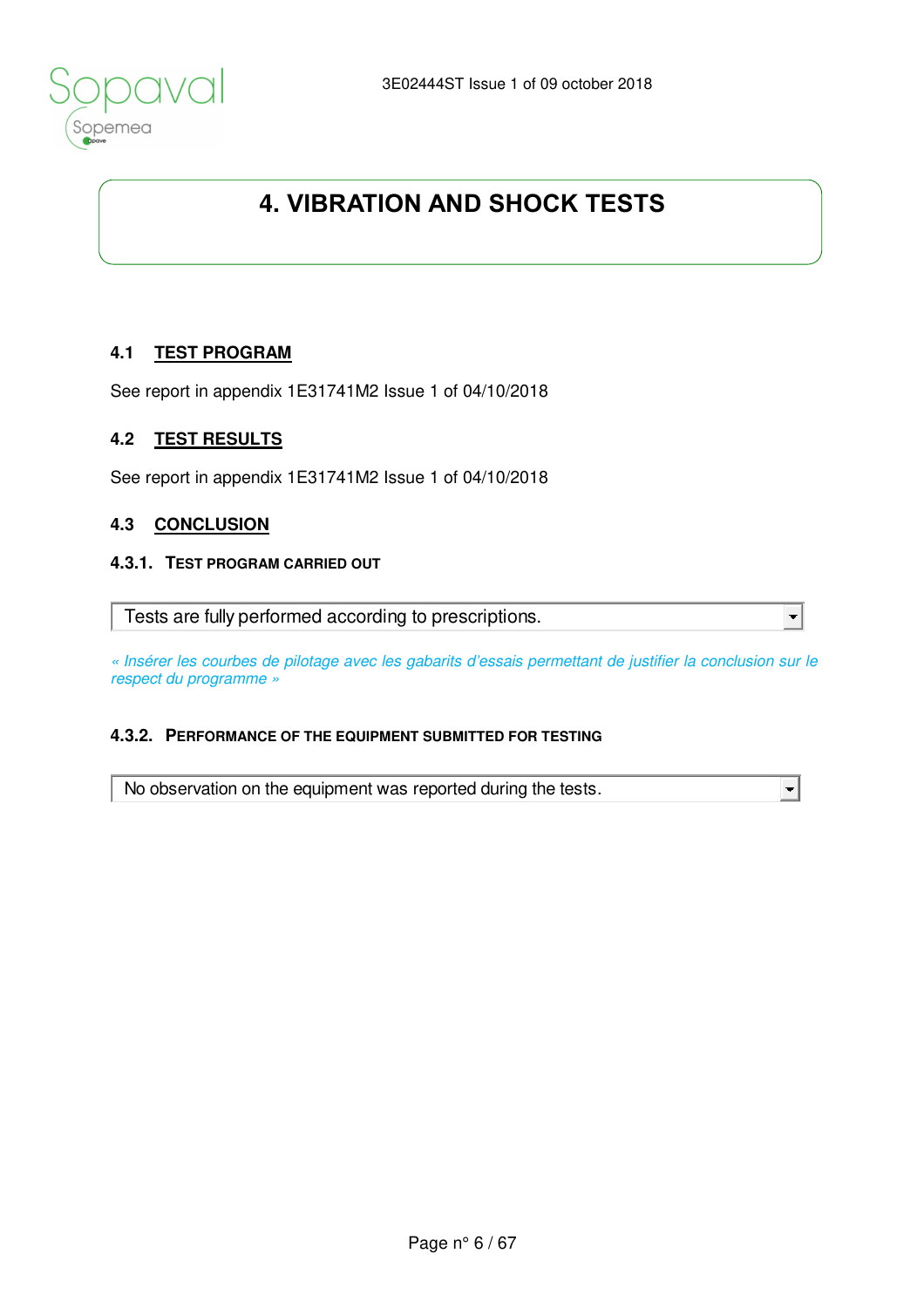

# **APPENDICES**

| TITLE             | <b>COMMENTS</b>                                | <b>PAGE NUMBER</b> |
|-------------------|------------------------------------------------|--------------------|
| <b>Appendix 1</b> | Test report 1E31741M3 Issue 1 of<br>04/10/2018 |                    |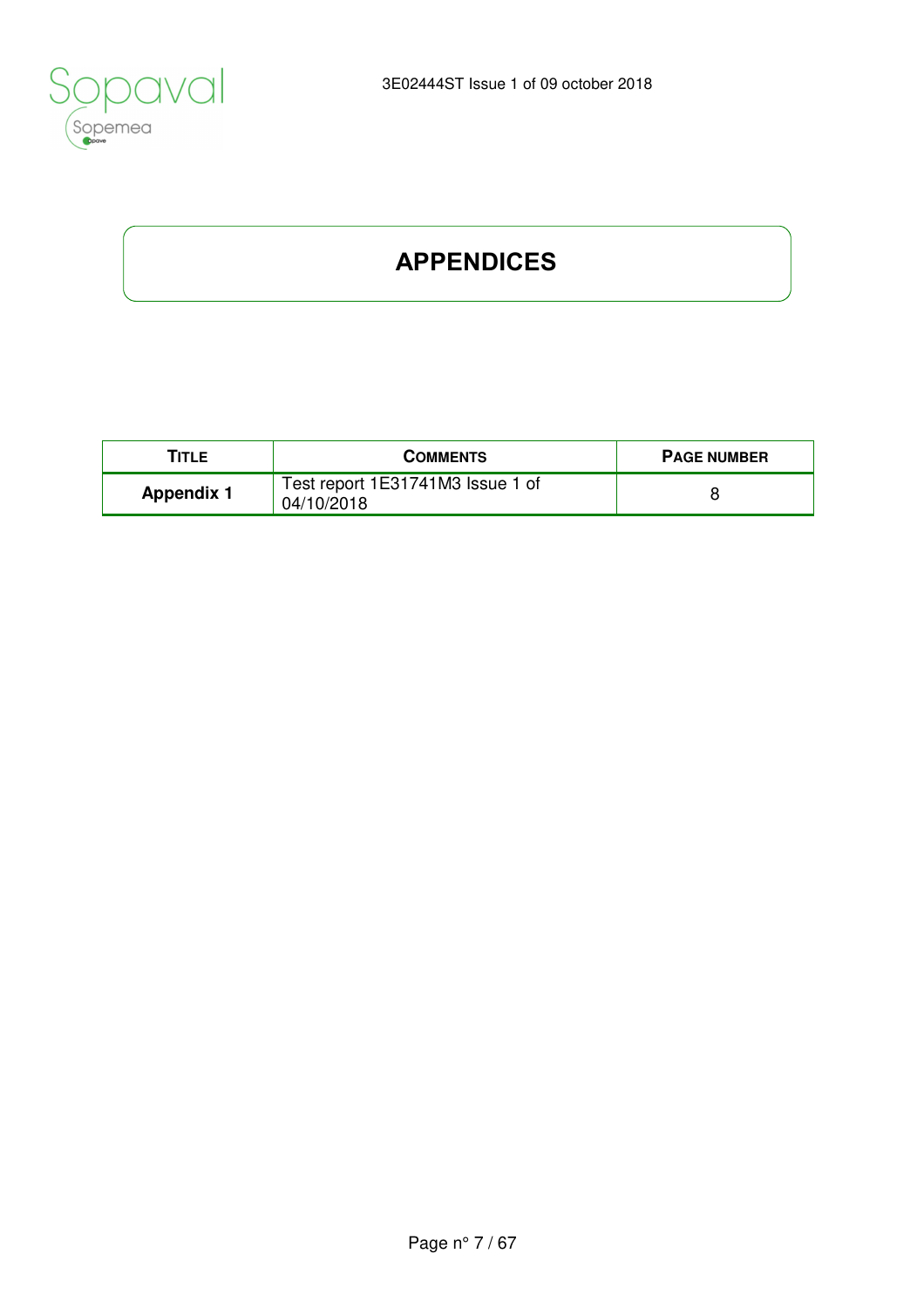

# **APPENDIX 1**

# **Test report 1E31741M2 Issue 1 of 04102018**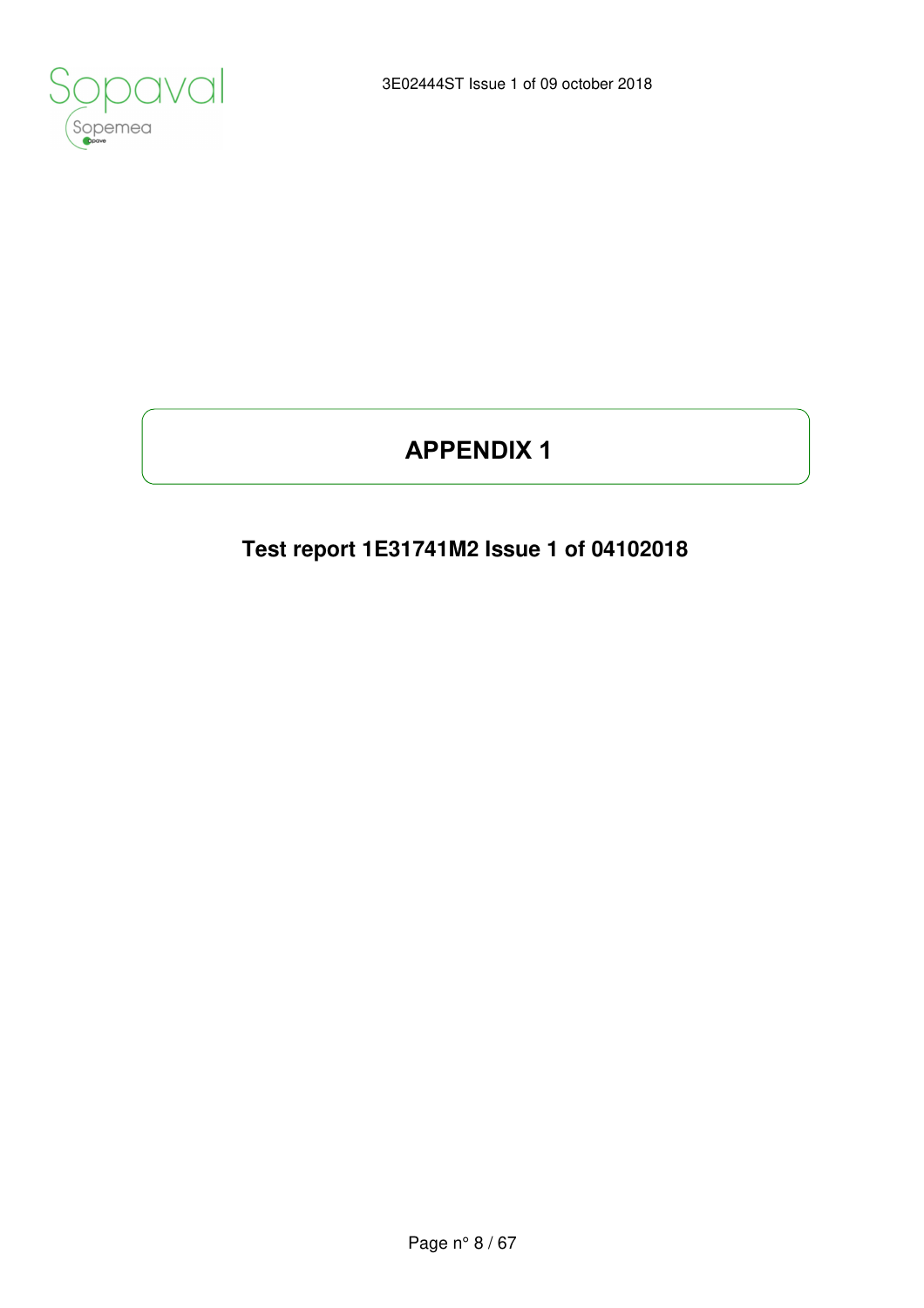

The reproduction of this test report is only permitted in its full form. It includes 58 pages. Reproduction is prohibited without the authorization of SOPEMEA.

## **TESTS REPORT**

1E31741M2 Issue 1

**This test report supersedes our report 1E31741M2 of 31/08/2018**

## **VIBRATION AND SHOCK TESTS**

Railway applications – Environmental conditions for equipment – Part 3 : Equipment for signaling and telecommunications

#### **COMPANY: SOPAVAL**

Certified accurate for SOPEMEA VELIZY- VILLACOUBLAY 04/10/2018

> MARTY Lisbeth Ingénieur d'Essais

This test report only concerns equipment submitted for testing.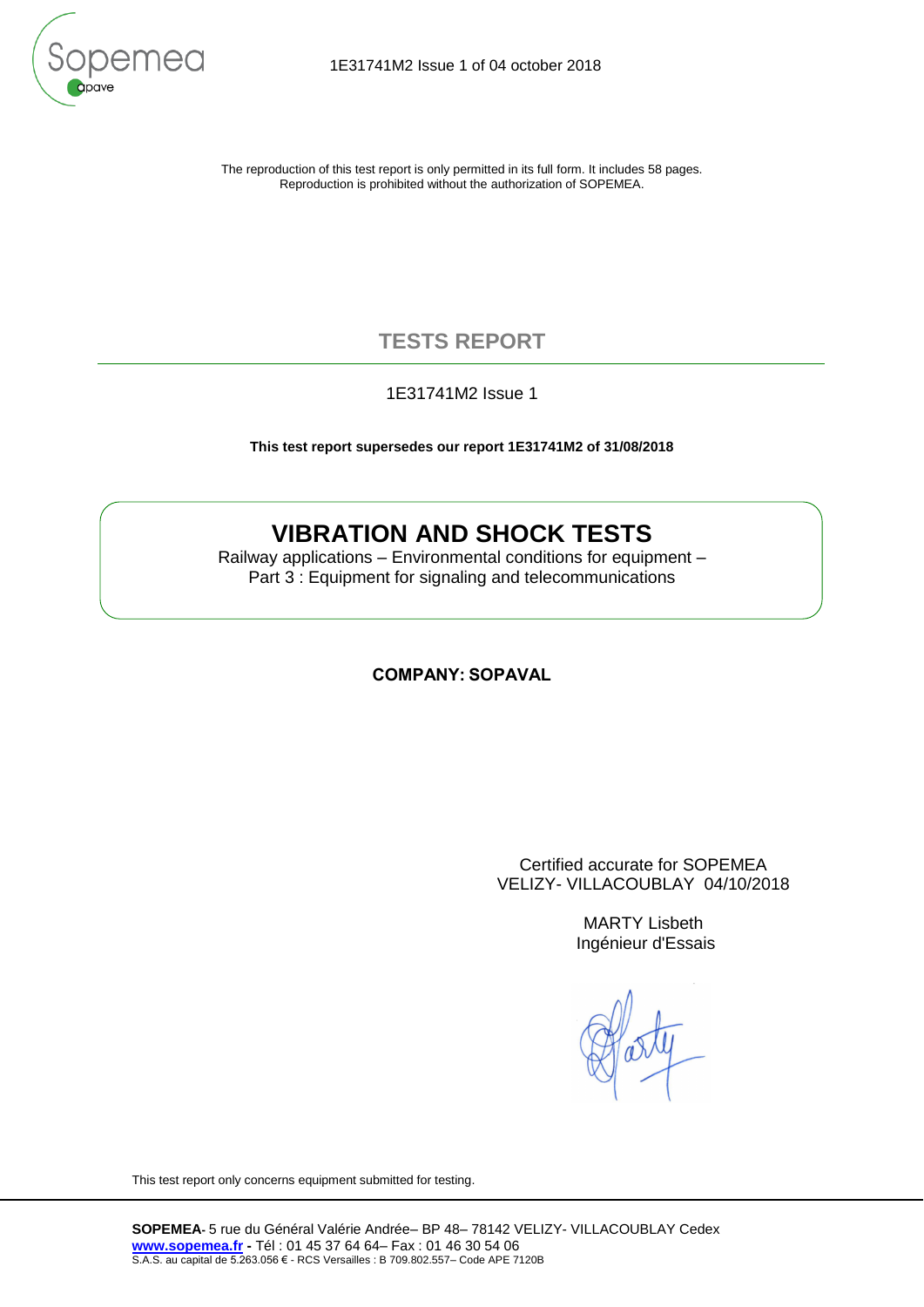

# **CONTENTS**

## Page

<span id="page-9-4"></span><span id="page-9-3"></span><span id="page-9-2"></span><span id="page-9-1"></span><span id="page-9-0"></span>

| 1.1 |  |  |
|-----|--|--|
| 1.2 |  |  |
| 1.3 |  |  |
| 1.4 |  |  |
|     |  |  |
|     |  |  |
|     |  |  |
| 4.1 |  |  |
| 4.2 |  |  |
| 4.3 |  |  |
|     |  |  |
|     |  |  |